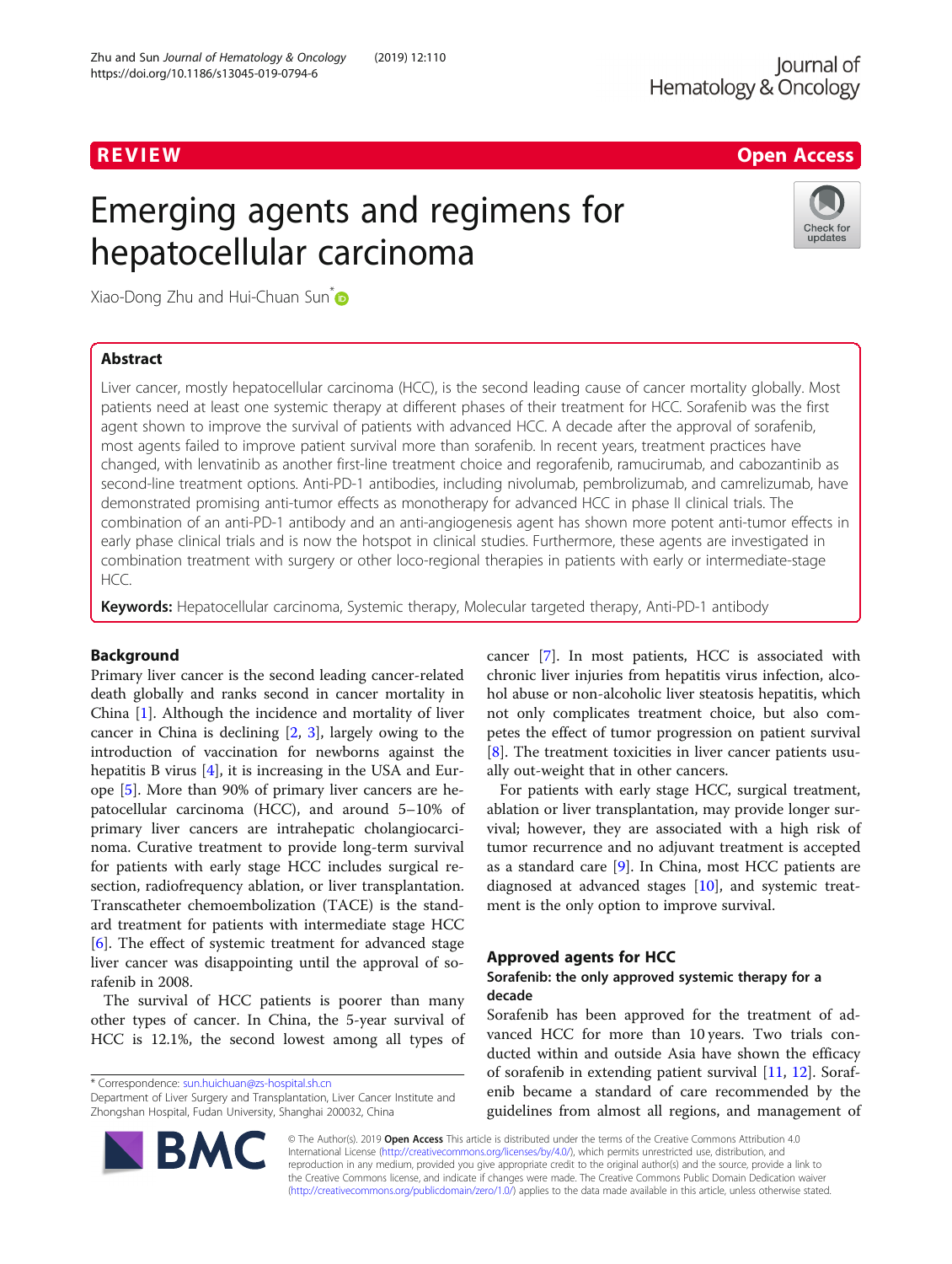its toxicities, such as hand-foot syndrome, has improved its tolerance [\[13](#page-7-0)]. It has been estimated that the survival of patients with advanced stage HCC has been extended from 6.5 months to 8.5–8.9 months in Asian patients and from 10.7 months to 11.8–15.1 months in non-Asian patients, probably because of the improved management of toxicities associated with sorafenib treatment [[14\]](#page-7-0). Attempts to identify a molecular biomarker for the selection of patients sensitive to sorafenib has, however, failed, although several reports demonstrated toxicities associated with better tumor response. Monotherapy with sunitinib [[15](#page-7-0)], brivanib (BRISK-FL study [\[16\]](#page-7-0)), linifanib [[17\]](#page-7-0), or selective internal radiotherapy with yttrium-90 resin microspheres (SARAH and SIRveNIB studies [\[18,](#page-7-0) [19\]](#page-7-0)) had been shown not to be superior to sorafenib in head-to-head phase III trials until the RE-FLECT trial [[20](#page-7-0)] demonstrated that lenvatinib is not inferior to sorafenib in terms of patient survival, followed by administrative approval.

Sorafenib has also been tested in other scenarios. Combination treatment with TACE has been intensively investigated, although most failed to demonstrate the additional benefit of sorafenib over TACE, while one retrospective analysis showed sorafenib may improve the survival of patients who were concomitantly treated with TACE [\[21\]](#page-7-0). Recently, the results from the TACTICS trial demonstrated that TACE plus sorafenib is more effective in prolonging progression-free survival (PFS) than TACE alone in patients with unresectable HCC, but the overall survival (OS) was not reported [\[22](#page-7-0)]. A recent randomized control trial (RCT) demonstrated the effect of sorafenib and hepatic arterial infusion using oxaliplatin, 5-fluorouracil, and leucovorin is better than sorafenib alone in patients with tumor invasion to the portal vein in terms of OS and PFS [[23](#page-7-0)]. The combination of sorafenib and erlotinib (SEARCH study [\[24](#page-7-0)]), TACE (STAH study [\[25\]](#page-7-0)), doxorubicin (CALGB 80802 study [[26\]](#page-7-0)), or hepatic arterial infusion with low-dose cisplatin and fluorouracil (SILIUS study [[27\]](#page-7-0)) failed to reach the pre-designated objectives.

The STORM trial to evaluate the effect of adjuvant sorafenib treatment after resection or ablation of early stage HCC (BCLC stage 0-A) with a high risk of tumor recurrence did not reach the expected objective [\[28](#page-7-0)]. The 1-year and 2-year tumor recurrence rates in the control arm were around 30% and 40%, suggesting more than 60% of patients may be not the target population for receiving adjuvant anti-tumor treatment. "Wrong stage and wrong dose" were the major criticisms for this trial [\[29](#page-7-0)]. Several retrospective studies have shown that sorafenib is effective in inhibiting tumor recurrence after resection of HCC with a higher risk of tumor recurrence, where the risk was much higher than in the STORM trial [\[30,](#page-7-0) [31](#page-7-0)]. A small RCT showed that sorafenib improved patient OS and decreased tumor recurrence rate only in those with a higher risk of tumor recurrence [[32](#page-7-0)]. Lately, the surgical samples from the STORM trial were analyzed to establish a link between treatment efficacy and molecular profiling, and the results showed no mutation, gene amplification, or previously proposed gene signatures predicted sorafenib benefit [\[33\]](#page-7-0).

# Lenvatinib

Lenvatinib is a multi-kinase inhibitor targeting vascular endothelial growth factor receptors (VEGFRs) 1–3, fibroblast growth factor receptors (FGFR) 1–4, plateletderived growth factor receptor (PDGFR) α, RET, and KIT [[34\]](#page-7-0). Lenvatinib was approved for advanced HCC in 2018 based on a non-inferior designed open-labeled control trial [\[20\]](#page-7-0). Although there are some doubts concerning the trial design, lenvatinib has been accepted because of its higher objective response rate (ORR), which is 18.8% judged by Response Evaluation Criteria in Solid Tumors (RECIST) 1.1 or 40.6% by the modified RECIST (mRECIST) by masked independent image review [[20](#page-7-0)]. A real-world study demonstrated that therapeutic response and adverse events after taking lenvatinib were similar with the REFLECT trial, regardless of past tyrosine-kinase inhibitor (TKI) therapies [\[35\]](#page-7-0), and its immunomodulatory activity has also been revealed in both experimental study [[36](#page-7-0)] and clinical study [\[37\]](#page-7-0).

Although the trial demonstrated that lenvatinib provided a similar survival benefit with sorafenib, the higher tumor response rate is very important to encourage patients to stay on treatment and tolerate toxicities and for physicians to monitor the effect of treatment. The higher tumor response rate also inspired thought of downstaging treatment for initially unresectable HCC or neoadjuvant therapy for resectable HCC. Furthermore, the REFLECT trial showed lenvatinib may be more effective in hepatitis B virus-infected HCC patients [\[20](#page-7-0)], while sorafenib may be more effective in hepatitis C virus infected-HCC patients [[38\]](#page-8-0), although the mechanism has not been revealed yet.

There are still some concerns regarding lenvatinib, however. In the REFLECT trial [\[20\]](#page-7-0), PFS gain in the lenvatinib-treated arm did not translate into OS benefit, and the reason for this is not clear. A post hoc study showed more patients from the sorafenib-treated group received the investigating drug and cabozantinib (9.5% vs 3.1%, 2.3% vs 0%, respectively)  $[39]$  $[39]$ . Although the NCCN guideline for the treatment of HCC recommends sorafenib as the second-line treatment for patients who failed lenvatinib, a controlled study is needed to verify efficacy and explore other treatment choices. Finally, a biomarker for the selection of patients who may benefit from lenvatinib has not yet been identified. One study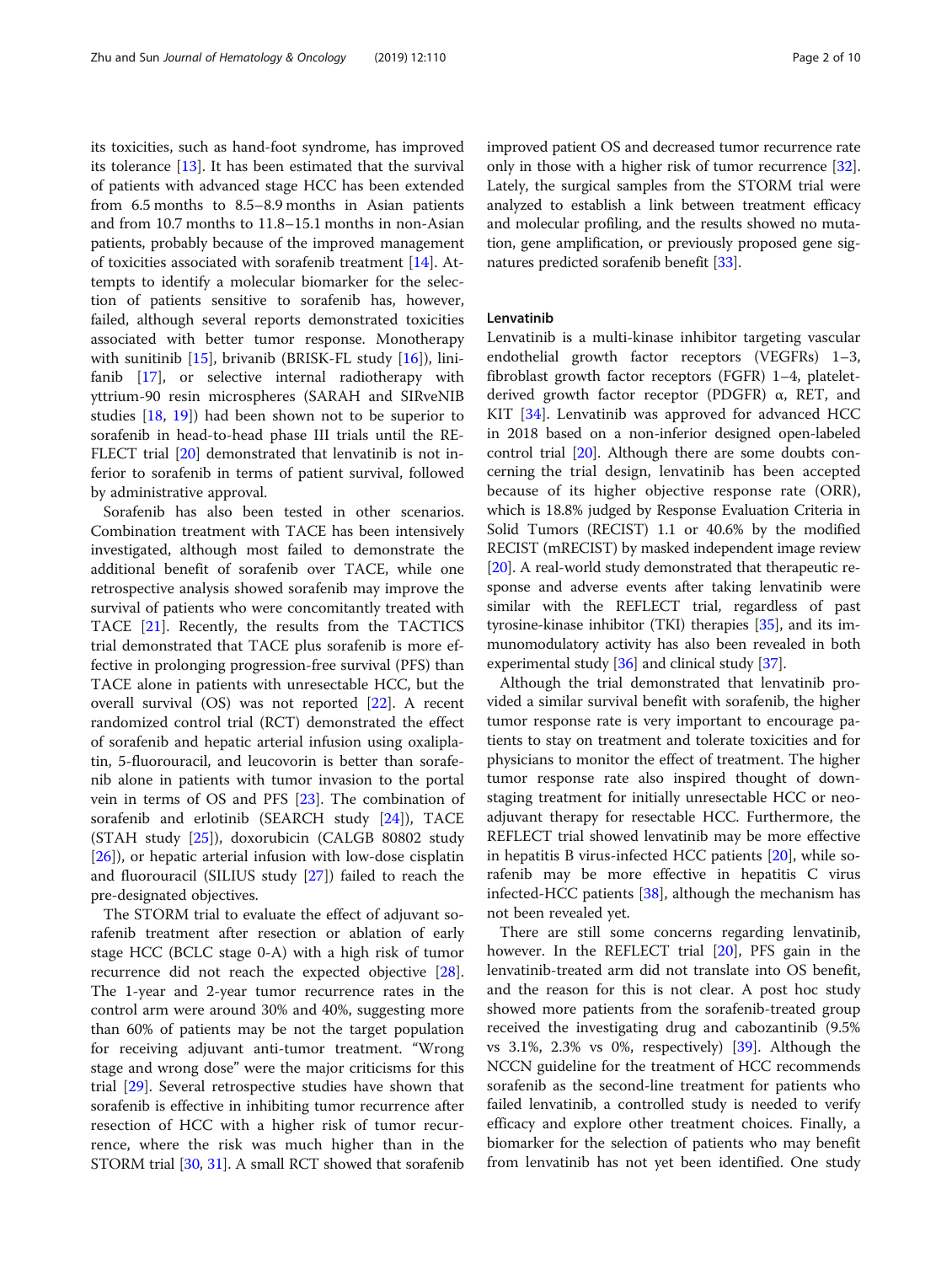demonstrated that the presence of adverse effect in patients receiving lenvatinib was associated with a better OS [\[40](#page-8-0)].

#### Regorafenib

Regorafenib is also a multi-target TKI, targeting VEGFRs 1–3, Tie-2, PDGFR-β, FGFRs, Kit, and Ret. The RESORCE trial [\[41\]](#page-8-0) was conducted in patients who tolerated sorafenib but progressed on sorafenib treatment. The OS in regorafenib-treated patients was 10.6 months compared to 7.8 months in the placebo-treated patients  $(HR = 0.61, P < 0.0001)$ , and PFS increased from 1.5 months to 3.1 months by regorafenib treatment  $(HR =$ 0.46,  $P < 0.0001$ ). Regorafenib is the first second-line treatment showing an OS benefit, and regorafenib is more potent than sorafenib in terms of tumor response. The incidence of treatment-related grade 3 or 4 adverse event was 50%, including hand-foot syndrome, infection, hypertension, and fatigue.

The introduction of regorafenib has fundamentally changed the clinical management of HCC. Progression on sorafenib treatment became a clear signal to switch to regorafenib treatment. One study showed sequential treatment using sorafenib and regorafenib may result in 28 months of OS in patients with advanced HCC [[42](#page-8-0)].

# Cabozantinib

Cabozantinib is a multi-kinase inhibitor targeting VEGFR-2, MET, and AXL. A randomized control study demonstrated cabozantinib treatment resulted in a longer OS (10.2 vs  $8.0$  months, HR = 0.76,  $P = 0.005$ ) and PFS (5.2 vs 1.9 months,  $HR = 0.44, P < 0.001$ ) in patients with advanced HCC as a second-line treatment [[43](#page-8-0)]. An interesting finding from this study was that the hazard ratio for death was 0.69 in patients with a disease caused by HBV and 1.11 in patients with HCV, which suggests that cabozantinib may be more potent for HBV-related HCC.

The molecular target of cabozantinib, MET and AXL, have a role in treatment resistance to anti-angiogenesis therapies, which is consistent with the effect of cabozantinib as a second-line treatment for HCC. Compared with regorafenib, cabozantinib resulted in longer PFS (5.2 vs 3.4 months, per RECIST 1.1 [[41,](#page-8-0) [43\]](#page-8-0)), while grade 3 and 4 adverse events were more common in cabozantinib-treated patients, including hypertension, diarrhea, and hand-foot syndrome.

# Ramucirumab

Ramucirumab is an antibody targeting VEGFR-2. VEGFR-2 is the receptor on endothelial cells, whose ligands are VEGF-A, C, and D. Ramucirumab has been approved for the treatment of several other cancers, such as advanced gastric cancer, colorectal cancer, and nonsmall cell lung cancer. In the REACH trial in patients with advanced HCC (BCLC-B/C) who have been treated with sorafenib without success, prespecified subgroup analysis revealed that patients with  $AFP \ge 400$  ng/mL may benefit from ramucirumab treatment [[44](#page-8-0)]. The REACH-2 trial was therefore conducted specifically in patients with  $AFP \geq 400$  ng/mL, and the results demonstrated that OS and PFS were significantly better than in the control arm [\[45](#page-8-0)].

The grade 3 or 4 adverse events associated with ramucirumab were very low. The median treatment intensity was 98% in the ramucirumab-treated group, suggesting that most patients received a full dose of ramucirumab, and adverse events leading to treatment discontinuation occurred in 11% of patients. Hypertension and hyponatremia were the only grade 3 or worse treatmentemergent adverse events that were noted in 5% or more of patients [[45\]](#page-8-0).

# PD-1/PD-L1 antibodies

Both nivolumab and pembrolizumab have been approved for the second-line treatment of advanced HCC by the USFDA, based on the results from two single-arm studies CheckMate 040 [\[46\]](#page-8-0) and KEYNOTE-224 trials [[47\]](#page-8-0). In the CheckMate 040 trial, nivolumab demonstrated an ORR for HCC of 20% as a first-line treatment or 14% as a second-line treatment (RECIST v1.1), and median OS (mOS) was 28.6 (95% CI, 16.6—not reached at data cutoff) months as a first-line treatment or 15.6 (95% CI, 13.0–18.9) months as a second-line treatment [[48\]](#page-8-0). Similarly, the KEYNOTE-224 trial using pembrolizumab demonstrated an ORR of 17% (RECIST 1.1), and mOS was 12.9 months as a second-line treatment. Notably, the grade 3 or 4 treatment-related adverse effects were much lower than for TKIs, which were 19% in nivolumab-treated patients and 26% in pembrolizumabtreated patients as a second-line treatment, compared with 50% in regorafenib-treated patients and 68% in cabozantinib-treated patients [[41,](#page-8-0) [43\]](#page-8-0).

The KEYNOTE-240, a RCT to evaluate the efficacy of pembrolizumab as a second-line treatment, failed [\[49](#page-8-0)]. In this study, pembrolizumab did show a trend of better OS (HR =  $0.78$ , 95% CI, 0.611-0.998,  $P = 0.0238$ ) and PFS (HR = 0.78, 95% CI, 0.61–0.99, P = 0.0209) without statistical significance per the prespecified statistical plan. However, the magnitude of benefit as captured by HR for both primary endpoints and duration of response is consistent with the findings of KEYNOTE-224. It is noteworthy that more patients in the placebo arm received post-study anti-cancer therapy than those in the pembrolizumab-treated arm. The KEYNOTE-394, designed like KEYNOTE-240, is an ongoing trial in Asian patients with advanced HCC. Recently, Bristol-Myers Squibb announced the results of CheckMate-459, comparing nivolumab and sorafenib as first-line therapy for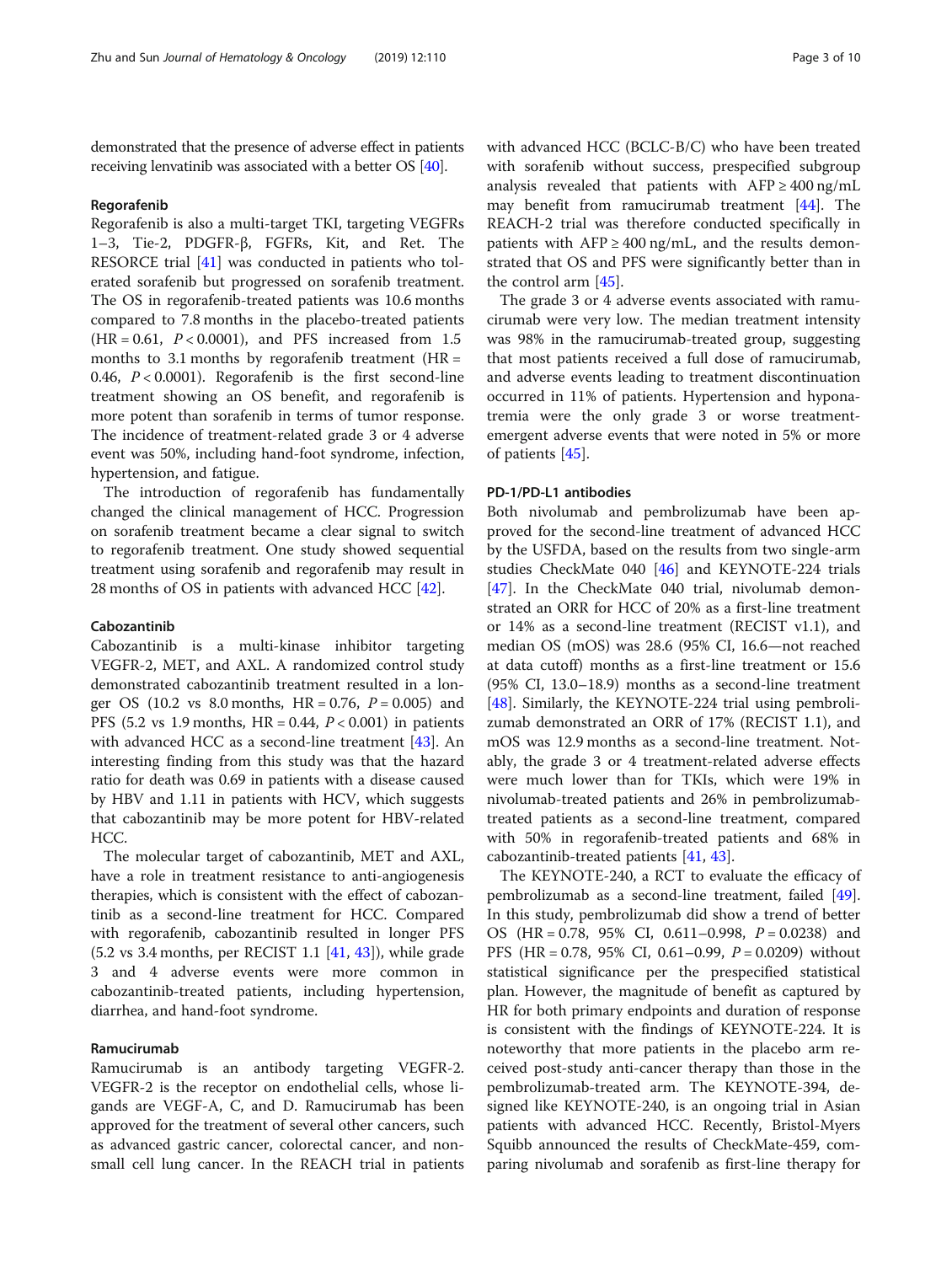advanced HCC [[50\]](#page-8-0). Although nivolumab monotherapy did show anti-tumor effects, the study did not achieve statistical significance for its primary endpoint of OS  $(HR = 0.85, 95\% \text{ CI}, 0.72-1.02, P = 0.0752).$ 

The third PD-1 antibody agent that has been intensively evaluated in HCC is camrelizumab (SHR-1210, Hengrui Pharmaceutical, China). A phase II study demonstrated ORR as a second-line treatment was 13.8% (RECIST v1.1), and the mOS was estimated at 14.4 months (95% CI, 13.8—not reached at data cutoff). The grade 3 or 4 treatment-related adverse effect was 19.4% [[51\]](#page-8-0). A unique adverse effect related with camrelizumab treatment is reactive capillary hemangioma [[52\]](#page-8-0), and a total of 66.8% of HCC patients who received camrelizumab monotherapy developed reactive capillary hemangioma [[51](#page-8-0)]. The exact mechanism and its association with tumor response are not clear. However, the incidence of reactive capillary hemangioma was 20% when those patients were treated with a combination of camrelizumab and gemcita-bine plus cisplatin [[53](#page-8-0)], and 12.1% in patients treated by a combination of apatinib (a VEGFR-2 inhibitor) at a dose of 250 mg per day and camrelizumab [\[54\]](#page-8-0).

Although the treatment-related adverse events of grade 3 or greater were relatively low for PD-1 antibodies compared with TKIs, early detection and management of these adverse events are even more important as some of them (e.g., myocarditis, pneumonitis, hepatitis, adrenal insufficiency, and myositis) may be fatal [[55\]](#page-8-0). For patients with a large tumor burden in the liver and comorbidity of liver cirrhosis or chronic virus hepatitis, the diagnosis and treatment of liver immunerelated adverse effects are more difficult. The incidence of immune checkpoint inhibitor (ICI)-related hepatotoxicity is about 2–30% and severe cases are very rare [\[56](#page-8-0)]; however, hepatitis accounts for 16–22% of all fatal immune-related adverse events [[55\]](#page-8-0). The accumulation of personal experiences in the management of these cases will be very slow, while collaborations between oncologists and hepatologists may refine the management of ICI-related hepatotoxicity.

### Other emerging targets and agents

Much effort has been made to identify the driver mutation in HCC, but most of the identified somatic mutations were not actionable [\[57](#page-8-0)]. All approved targeted drugs for advanced HCC were not specifically developed for HCC. Specific targeting agents for HCC may be not feasible in the near future, but there are some promising molecular targets in drug development for HCC.

# Colony-stimulating factor-1/CSF-1 receptor

Macrophages play a critical role in the progression of HCC, and colony-stimulating factor-1 (CSF-1) is the major chemokine for the recruitment of macrophages [[58\]](#page-8-0). A preclinical study found that PLX3397, a CSF-1 receptor (CSF-1R) inhibitor, showed robust anti-tumor effects in xenograft HCC models [[59\]](#page-8-0), and the effects of sorafenib were enhanced when combined with macrophage-depleting drugs [[60](#page-8-0)]. Several agents targeting CSF-1/CSF-1R axis (e.g., PLX3397, JNJ-40346527, and BLZ945) are currently being investigated in clinical trials for solid tumors including HCC.

# $CD47$

CD47 CD47 is expressed on cancer cells, which can bind to SIRP $\alpha$  on macrophages and serve as a "do not eat me" signal usually presented by normal blood cells; it enables cancer cells to evade immunosurveillance by macrophages or other phagocytes [[61\]](#page-8-0). When administered to patients with lymphoma together with rituximab, 5F9, which occupies the CD47 receptor, showed promising anti-tumor efficacy in a phase Ib study  $[62]$  $[62]$ . Preclinical studies also found that CD47 blockage inhibited tumor growth [[63\]](#page-8-0) and showed synergic effects with sorafenib [[64\]](#page-8-0) in HCC mouse models.

CTLA-4 is another extensively studied co-inhibitory receptor. CTLA-4 is a CD28 (T cell co-stimulatory protein) homolog and outcompetes CD28 binding affinity for B7 on antigen-presenting cells. CTLA-4 is also found constitutively expressed in regulatory T cells. Ipilimumab, an anti-CTLA-4 antibody, was approved as monotherapy for melanoma and in combination with nivolumab for renal cell carcinoma by USFDA. In the CheckMate 040 study, the combinational use of ipilimumab and nivolumab was also studied in sorafenibtreated patients with advanced HCC [[65\]](#page-8-0). A total of 148 patients were randomized to three arms with different dosages of ipilimumab and nivolumab. Overall, the combination showed a more potent anti-tumor effect than nivolumab monotherapy with a higher ORR (31% vs 14%) [\[48](#page-8-0), [65\]](#page-8-0), the median DOR was 17 months, and the 24-month OS rate was 40%. Although the combination was well tolerated, the rate of grades 3–4 treatmentrelated adverse events were also much higher than nivolumab monotherapy (37% vs 18%).

Besides anti-PD-L1/PD-1 antibodies and anti-CTLA-4 antibodies which have already shown clinical efficacy and had led to FDA approval in the treatment of various solid tumors including HCC [[66\]](#page-8-0), other co-inhibitory receptors, such as Lag-3, T cell immunoglobulin mucin-3 (Tim-3), and TIGHT were promising targets to be translated to the clinical development [\[67](#page-8-0)]. Preclinical studies established the anti-tumor effects of targeting Tim-3 as monotherapy or in combination with other agents in various types of malignancies (summarized in Ref. [\[68](#page-8-0)]). Patients with advanced HCC will also benefit from the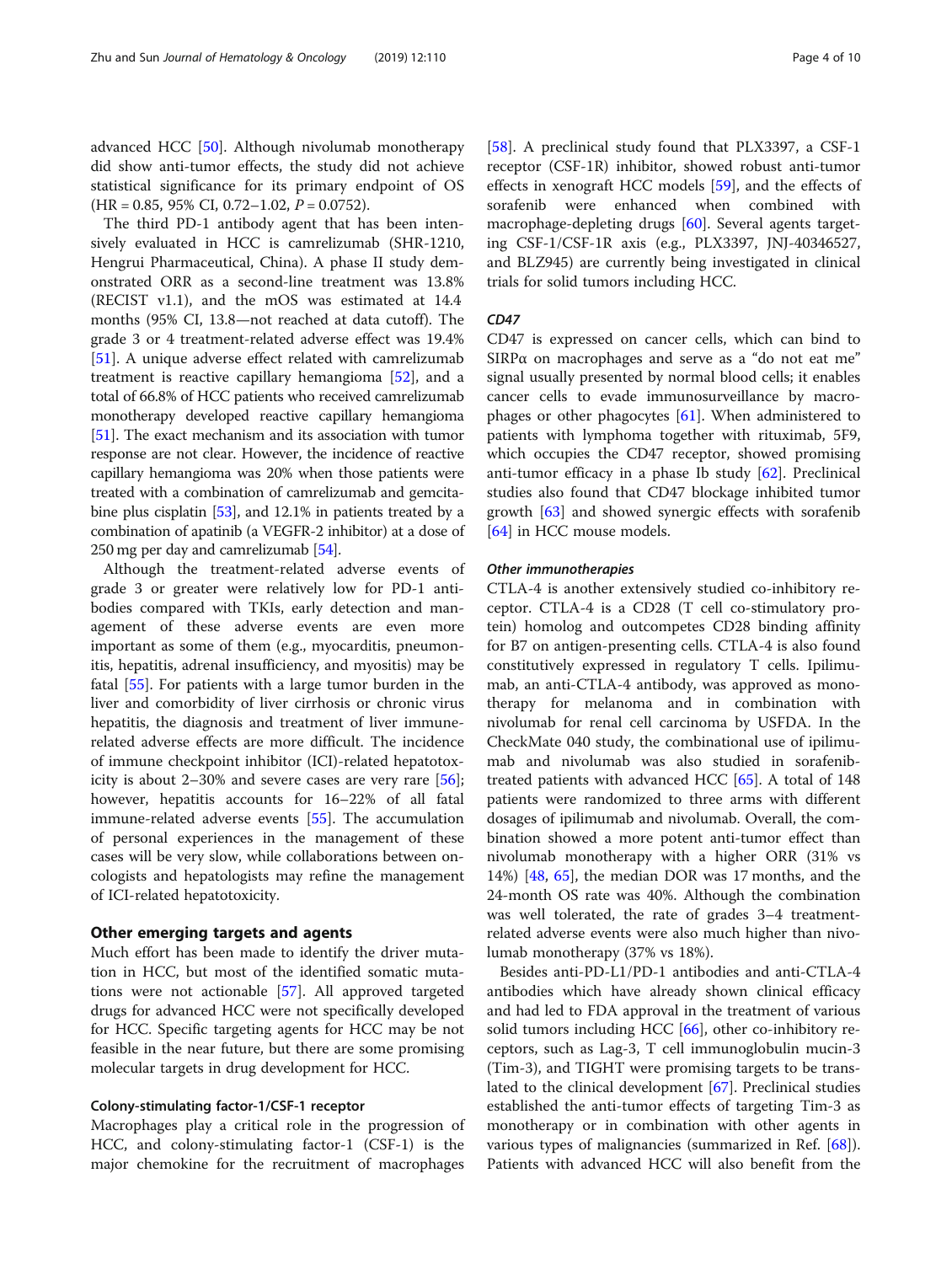clinical development of the next generation of ICIs targeting Tim-3, Lag-3, and TIGHT in solid tumors [\[69\]](#page-8-0).

Fibroblast growth factor receptor 4 FGF19 was identified as an oncogenic driver via its receptor, fibroblast growth factor receptor 4 (FGFR4). The aberrantly activated FGF19/FGFR4 signaling pathway was identified as driving hepatocarcinogenesis [\[70](#page-8-0)] and was associated with poor prognosis in patients with HCC [[71](#page-8-0)]. BLU-554 is a potent and highly selective FGFR4 inhibitor. In a phase I study of BLU-554 in HCC patients, the ORR was 26% (5/19, including 1 CR and 4 PR) in the subgroup with high FGF19 expression, accounting for 27% of the study participants [[72\]](#page-8-0). FGF401, another FGFR4 inhibitor, was investigated as a monotherapy or in combination with PDR001 in HCC patients with positive FGFR4 and KLB (a FGF19 co-receptor) expression (NCT02325739).

### CD<sub>105</sub>

A previous study found that CD105 (endoglin)-positive HCC endothelial cells showed increased apoptosis resistance, motility, and proangiogenic properties. These cells acquired more resistance to adriamycin, 5-fluorouracil, and sorafenib than their counterparts without CD105 expression in normal liver tissue [\[73\]](#page-8-0). The combination of TRC105 (an anti-endoglin antibody) and sorafenib demonstrated encouraging evidence of efficacy, including a 25% partial response rate and a durable PR in HCC patients with measurable disease in an early stage clinical trial [[74,](#page-8-0) [75\]](#page-8-0).

Other small molecular agents, donafenib (kinase inhibitor of Raf and VEGFRs) (NCT02645981) and apatinib (kinase inhibitor of VEGFR2) (NCT02329860), have been investigated in phase III studies. Both studies were closed, and the results will be released shortly.

# Novel approaches to improve the effect of systemic treatments

Two approaches may improve treatment efficacy using currently approved agents. The first strategy is to enrich patients with biomarkers. Several biomarkers have been found to be associated with sorafenib efficacy [[76](#page-9-0)], but none of them were prospectively validated. The only proved biomarker is AFP for ramucirumab treatment. Although some studies showed PD-L1 expression on tumor tissue and tumor mutation burden was associated with the effect of PD-L1/PD-1 antibody treatment [\[77](#page-9-0)], there is no biomarker approved for predicting the efficacy of ICI in HCC [\[47,](#page-8-0) [54\]](#page-8-0).

The second approach is the combination of therapies targeting various pathways.

# Combination therapy of anti-angiogenesis and PD-L1/PD-1 antibodies

Anti-angiogenic drugs targeting the VEGF-VEGFRs signaling pathway are the first-line and second-line therapies approved for HCC. In all phase III studies that led to the approval of molecular targeting therapies, the mOS for patients with advanced or unresectable HCC was about 1 year  $[11, 12, 20]$  $[11, 12, 20]$  $[11, 12, 20]$  $[11, 12, 20]$  $[11, 12, 20]$  $[11, 12, 20]$  $[11, 12, 20]$ , and there may be a ceiling of effects for these TKIs [[78\]](#page-9-0). However, all combinational therapies with sorafenib, including systemic chemotherapy (doxorubicin) [\[79](#page-9-0)], hepatic arterial infusion chemotherapy [\[27](#page-7-0)], tigatuzumab (a death receptor-5 agonist) [[80\]](#page-9-0), erlotinib (an EGFR inhibitor) [[24\]](#page-7-0), and TACE [\[25](#page-7-0)], have failed to improve mOS compared with sorafenib monotherapy.

ICIs may be promising for combination therapy with sorafenib and other anti-angiogenic drugs because the major toxicity profiles of TKIs and ICIs are not overlapped. Early stage clinical studies in HCC and late-stage studies in other solid tumors have shown that the toxicity of these two categories' combination is manageable (Table [1](#page-5-0)).

In a phase Ib study evaluating the safety of lenvatinib in combination with pembrolizumab in 13 evaluable patients with unresectable HCC (NCT03006926) [\[86](#page-9-0)], no new adverse event was identified, with a PR rate of 46% (6/13). Another phase I study investigating the combinational use of camrelizumab and apatinib in patients with advanced solid tumors showed manageable toxicity, with a PR of 50% (8/16) in the evaluable HCC patients [[54\]](#page-8-0). The combination of lenvatinib and pembrolizumab showed promising anti-cancer activity in a phase II study in renal cell carcinoma, with the ORR as high as 66.7%, and the mPFS as 17.7 months [\[87](#page-9-0)]. The successful experience in renal cell carcinoma has shed light on drug development for HCC, and the combination of TKI and ICI can be anticipated to further improve HCC outcomes based on multiple mechanisms (reviewed in Ref [[88\]](#page-9-0)). For example, anti-angiogenesis treatment may increase the efficacy of immunotherapies by targeting angiopoietin 2 and hepatocyte growth factor pathways, while immunotherapies, especially checkpoint inhibitors, may increase the efficacy of anti-angiogenesis treatment, reportedly by eliciting antibody-dependent cytotoxicity on endothelial cells followed by destructing tumor vasculature [\[88\]](#page-9-0). The highest ORR was reported in several small trials testing combination treatment of antiangiogenesis agents with PD-1 antibodies, which are summarized in Table [1.](#page-5-0) Further evaluation of the safety and efficacy in phase III clinical trials is warranted as a top priority in drug development for advanced HCC by the pharmaceutical industry. The ongoing large phase III clinical trials, which most concerned the combination therapy with anti-angiogenesis and ICI in HCC patients, are listed in Table [2.](#page-5-0)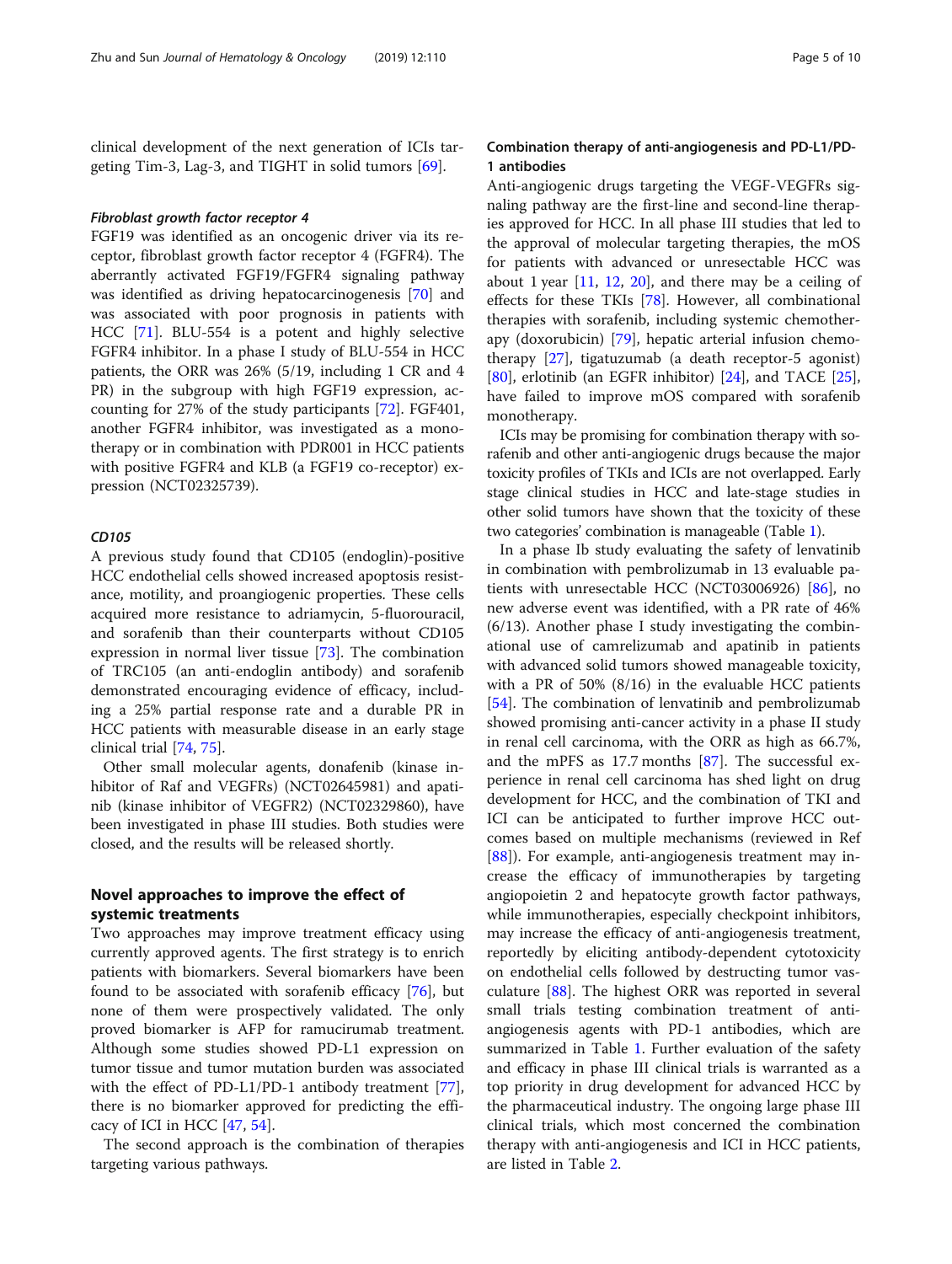<span id="page-5-0"></span>Table 1 Safety and efficacy of combination treatment in patients with advanced HCC

| Combinations               | Number of patients         | ORR (RECIST v1.1) | Median PFS (months) | Grade 3/4 AE | Reference             |
|----------------------------|----------------------------|-------------------|---------------------|--------------|-----------------------|
| Apatinib + camrelizumab    | 16 (second line)           | 50%               | 5.8                 | <b>NA</b>    | Xu et al. [54]        |
| Lenvatinib + pembrolizumab | 30 (26/30 as first line)   | 53.3%             | 9.7                 | <b>NA</b>    | Kudo [81]             |
| Bevacizumab + atezolizumab | 68 (first line)            | 34%               | 14.9                | 25%          | Pishvaian et al. [82] |
| Durvalumab + tremelimumab  | 40 (first and second line) | 25%               | <b>NA</b>           | 25%          | Kelley et al. [83]    |
| lpilimumab + nivolumab     | 148 (second line)          | 31%               | <b>NA</b>           | 37%          | Yau et al. [65]       |
| Axitinib + avelumab        | 22 (first line)            | 13.6%             | 5.5                 | 72.7%        | Kudo et al. [84]      |
| $FO$ $FOX4 + camrelizumab$ | 34 (first line)            | 26.5%             | 5.5                 | 5.9%         | Qin et al. [85]       |

ORR objective response rate, PFS progression-free survival, AE adverse events, NA not available

Anti-angiogenic drugs that failed to show efficacy in HCC due to intolerability and consequently insufficient exposure may be rescued by the combination with an ICI. In a phase II study, bevacizumab at 5–10 mg/kg every 2 weeks did show anti-tumor activity in HCC patients with an ORR of 13%, and 65% were progressionfree at 6 months [[89\]](#page-9-0). However, serious bleeding occurred in 11% of the HCC patients and held back further phase III studies. However, in more carefully selected HCC patients, when combined with atezolizumab, an anti-PD-L1 antibody, bevacizumab at a dose of 15 mg/kg every 3 weeks showed acceptable tolerability with promising results; ORR was 34% and 6-month PFS was 71% in a phase Ib clinical trial in 68 HCC patients [[82](#page-9-0)]. The combination was further investigated as first-line treatment compared with sorafenib in a phase III study (IMbrave150 study) and the results are to be released at the end of 2019. Tivantinib, a non-anti-angiogenic TKI targeting MET, failed to improve patient OS in a phase III study, probably due to dose-limited toxicity and inadequate dosage [[90](#page-9-0), [91\]](#page-9-0). There are ongoing early phase clinical trials evaluating the safety and tolerability of combination therapy of MET inhibitors and ICIs (NCT02795429).

Chemotherapy agents, whether used alone [\[92\]](#page-9-0) or in combination with sorafenib [[79](#page-9-0)], or in modified formulation [[93](#page-9-0)], failed to show benefits in RCT settings. However, the intratumoral drug concentration enrichment strategy seems to be promising. In a phase I trial [\[94\]](#page-9-0), 10 patients with primary or secondary liver tumors received a single intravenous infusion of lyso-thermosensitive liposomal doxorubicin, followed by extracorporeal focused ultrasound exposure at a single liver tumor site. This treatment resulted in an average 3.7 times increase of intratumoral doxorubicin concentrations.

Local administration of an oncolytic and immunotherapeutic vaccinia virus JX-594 (Pexa-Vec) showed promising anti-tumor effects in a phase II dose-finding trial [[95\]](#page-9-0). The response rates were 15% (mRECIST criteria) and 62% (Choi criteria). The intrahepatic disease control (50%) was equivalent in injected and distant noninjected tumors. The mOS was 14.1 months and 6.7 months in patients with high and low infused dose, respectively. An ongoing phase III study (PHOCUS study, NCT02562755) is evaluating Pexa-Vec followed by sorafenib vs sorafenib monotherapy in first-line therapy for advanced HCC [[96](#page-9-0)].

Table 2 Ongoing phase 3 clinical trials for advanced stage or unresectable hepatocellular carcinoma

| Trial            | Lines       | Arms                                                     | Clinicaltrials.gov identifier | Sponsor       |
|------------------|-------------|----------------------------------------------------------|-------------------------------|---------------|
| IMbrave150       | First line  | Atezolizumab + bevacizumab vs sorafenib                  | NCT03434379                   | Roche         |
|                  | First line  | Tislelizumab vs sorafenib                                | NCT03412773                   | BeiGene       |
| 7GDH3            | First line  | Donafenib vs sorafenib<br>NCT02645981                    |                               | Zelgen        |
| HIMAI AYA        | First line  | Durvalumab or durvalumab + tremelimumab vs sorafenib     | NCT03298451                   | Astra7eneca   |
| LEAP-002         | First line  | Lenvatinib + pembrolizumab vs lenvatinib                 | NCT03713593                   | $MSD + Fisai$ |
| COSMIC-312       | First line  | Cabozantinib + atezolizumab vs sorafenib vs cabozantinib | NCT03755791                   | Exelixis      |
| SHR-1210-III-310 | First line  | Camrelizumab + apatinib vs sorafenib                     | NCT03764293                   | Hengrui       |
| ORIENT-32        | First line  | Sintilimab + IBI305 vs sorafenib                         | NCT03794440                   | Innovent      |
| <b>PHOCUS</b>    | First line  | Pexa-Vec followed by sorafenib vs sorafenib              | NCT02562755                   | SillaJen      |
| KFYNOTF-394      | Second line | Pembrolizumab vs placebo in Asian pts.                   | NCT03062358                   | <b>MSD</b>    |
| AHELP            | Second line | Apatinib vs placebo                                      | NCT02329860                   | Hengrui       |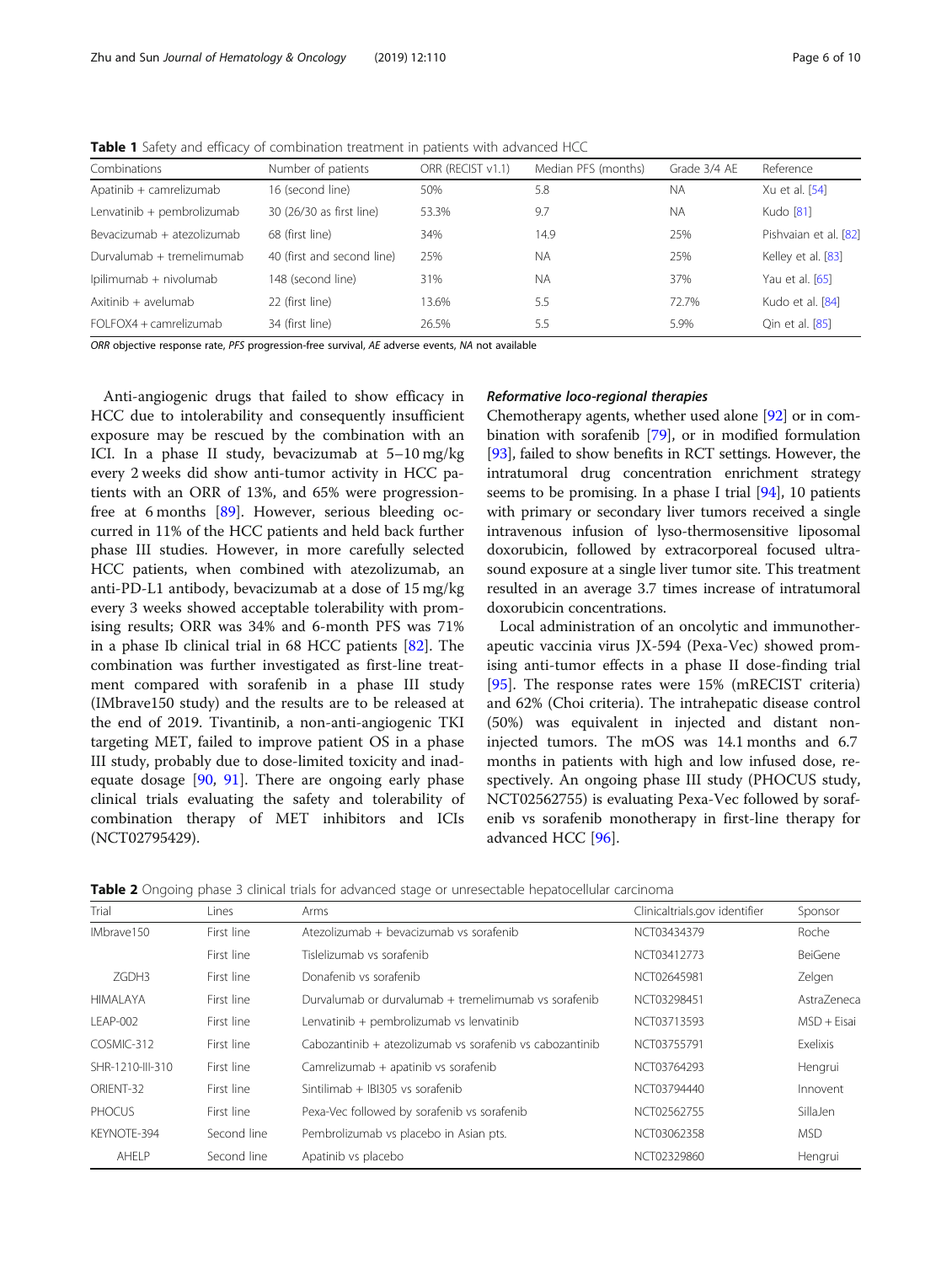| Trial<br>Settings |                                | Arms                                                           | Clinicaltrials.gov identifier | Sponsor     |
|-------------------|--------------------------------|----------------------------------------------------------------|-------------------------------|-------------|
| <b>FMFRAI D-1</b> | intermediate stage, first line | TACE $+$ durvalumab $\pm$ bevacizumab vs<br>$TACE + placebo$   | NCT03778957                   | Astra7eneca |
| CheckMate 9DX     | Early stage, adjuvant therapy  | Nivolumab vs placebo                                           | NCT03383458                   | <b>BMS</b>  |
| <b>FMFRAI D-2</b> | Early stage, adjuvant therapy  | Durvalumab + bevacizumab vs<br>durvalumab + placebo vs placebo | NCT03847428                   | Astra7eneca |
| KEYNOTE-937       | Early stage, adjuvant therapy  | Pembrolizumab vs placebo                                       | NCT03867084                   | <b>MSD</b>  |
| JUPITER 04        | Early stage, adjuvant therapy  | Toripalimab vs placebo                                         | NCT03859128                   | Junshi      |

Table 3 Ongoing phase 3 clinical trials for intermediate or early stage hepatocellular carcinoma

TACE transcatheter chemoembolization

# The future of liver cancer treatment

A molecule-based enrichment system to guide targeting therapies in HCC is not yet available. Although the phase III study REACH-2 showed improved survival in the biomarker AFP-enriched population with advanced HCC [[45\]](#page-8-0) and led to the approval of ramucirumab for second-line therapy for advanced HCC, AFP was not the molecular target of ramucirumab. There are also no biomarkers guiding patient selection for ICI treatment in advanced HCC. Further efforts to identify enrichment biomarkers are merited.

No agent has been proved effective as an adjuvant therapy for HCC yet. A potent adjuvant therapy for HCC patients with high risk of recurrence is more valuable. The ongoing studies, such as Checkmate-9DX (NCT03383458) and KENOTE-937 (NCT03867084), evaluate the effect of nivolumab or pembrolizumab in adjuvant settings for HCC patients with a high risk of recurrence after resection or ablation. Other ICIs are also being evaluated as adjuvant therapies (Table 3). Adjuvant therapies for Chinese patients are of greater value. According to Chinese guidelines for the diagnosis and treatment of liver cancer [[97](#page-9-0)], indications of liver resection can be expanded to patients at BCLC B stage (Chinese stages IIa and IIb) or partly BCLC C stage (Chinese stage IIIa). These patients are at high risk of disease recurrence, and an effective adjuvant therapy with high efficacy and acceptable toxicity will improve the long-term survival in these patients.

Nivolumab, pembrolizumab, and three PD-1 antibodies manufactured in China (toripalimab, sintilimab, and camrelizumab) have been approved by the NMPA in China, but HCC is not an approved indication. Offlabel use of anti-cancer drugs is common in China. The price of the three PD-1 antibodies manufactured by local pharmaceutical companies is about one third that of nivolumab or pembrolizumab (less than 2000 US dollars per month). Drug development by local pharmaceuticals will provide Chinese patients with more affordable medications.

As for patients with intermediate stage HCC, all the studies evaluated the combination of sorafenib and TACE failed to show an improved mOS as compared with sorafenib or TACE monotherapy [[25](#page-7-0), [98](#page-9-0), [99](#page-9-0)]. The ongoing TACTICS study comparing TACE plus sorafenib vs TACE alone in unresectable HCC showed an improved PFS (25.2 vs 13.5 months,  $P = 0.006$ ), but the OS data were immature at the data cutoff [[22\]](#page-7-0). Combining ICI may improve the efficacy of TACE monotherapy based on several potential synergic effects between loco-regional therapies and ICI (reviewed in Ref. [[100\]](#page-9-0)). For example, the ongoing EMERALD-1 study (NCT03778957) compares TACE plus durvalumab (an anti-PD-L1 antibody), with or without bevacizumab, with TACE plus placebo. In the near future, the efficacy of TACE may be improved by an ICI; therefore, patients with intermediate HCC may also benefit from systemic therapy.

# Conclusion

The systemic therapy for the patients with advanced HCC will be changed by the novel molecular targeted therapy and immunotherapy. Treatment algorithm for early stage and intermediate stage HCC is also evolving with the emerging agents or novel strategies combined with the existing treatment modalities, all of which may improve patients' survival in general.

#### Abbreviations

CR: Complete response; HCC: Hepatocellular carcinoma; ICI: Immune checkpoint inhibitor; ORR: Objective response rate; OS: Overall survival; PD-1: Program death-1; PD-L1: Program death-1 ligand; PFS: Progression-free survival; PR: Partial response; RECIST: Response Evaluation Criteria in Solid Tumors; TACE: Transcatheter chemoembolization; TKI: Tyrosine kinase inhibitor

### Acknowledgements

The authors thank Dr. Joan Zhang for the critical review of part of the manuscript.

#### Authors' contributions

XDZ and HCS wrote and approved the final manuscript.

### Funding

This work was supported by the Leading Investigator Program of Shanghai municipal government (17XD1401100), the National Key Basic Research Program (973 Program; 2015CB554005) from the Ministry of Science and Technology of China, and the National Natural Science Foundation of China (81372655, 81472224, and 81672326) to HCS.

# Availability of data and materials

Not applicable.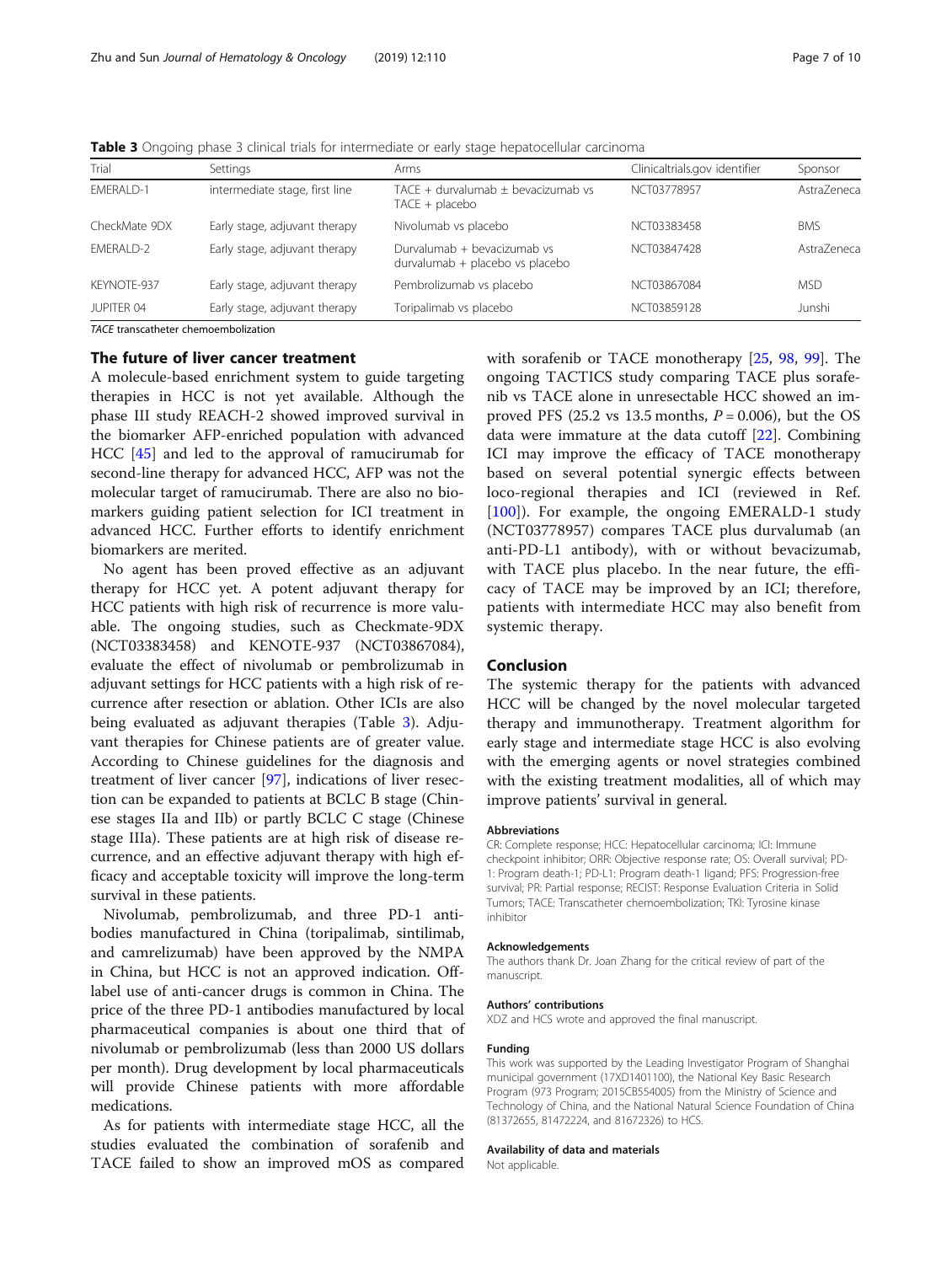# <span id="page-7-0"></span>Ethics approval and consent to participate

Not applicable.

#### Consent for publication

Not applicable.

# Competing interests

HCS received a lecture fee from Bayer, Eisai, and MSD. The other author declares no conflict of interest.

# Received: 24 July 2019 Accepted: 25 September 2019 Published online: 26 October 2019

#### References

- 1. Zhou M, Wang H, Zeng X, Yin P, Zhu J, Chen W, et al. Mortality, morbidity, and risk factors in China and its provinces, 1990–2017: a systematic analysis for the global burden of disease study 2017. Lancet. 2019;394(10204):1145–58.
- 2. Zhou M, Wang H, Zhu J, Chen W, Wang L, Liu S, et al. Cause-specific mortality for 240 causes in China during 1990–2013: a systematic subnational analysis for the Global Burden of Disease Study 2013. Lancet. 2016;387(10015):251–72.
- 3. Chen W, Zheng R, Baade PD, Zhang S, Zeng H, Bray F, et al. Cancer statistics in China, 2015. CA Cancer J Clin. 2016;66(2):115–32.
- 4. Liang X, Bi S, Yang W, Wang L, Cui G, Cui F, et al. Evaluation of the impact of hepatitis B vaccination among children born during 1992-2005 in China. J Infect Dis. 2009;200(1):39–47.
- 5. Siegel RL, Miller KD, Jemal A. Cancer statistics, 2019. CA Cancer J Clin. 2019; 69(1):7–34.
- 6. Lencioni R, de Baere T, Soulen MC, Rilling WS, Geschwind JF. Lipiodol transarterial chemoembolization for hepatocellular carcinoma: a systematic review of efficacy and safety data. Hepatology. 2016;64(1):106–16.
- 7. Zeng H, Chen W, Zheng R, Zhang S, Ji JS, Zou X, et al. Changing cancer survival in China during 2003–15: a pooled analysis of 17 population-based cancer registries. Lancet Glob Health. 2018;6(5):e555–67.
- 8. Medavaram S, Zhang Y. Emerging therapies in advanced hepatocellular carcinoma. Exp Hematol Oncol. 2018;7:17.
- 9. Villanueva A. Hepatocellular carcinoma. N Engl J Med. 2019;380(15):1450–62.
- 10. Park JW, Chen M, Colombo M, Roberts LR, Schwartz M, Chen PJ, et al. Global patterns of hepatocellular carcinoma management from diagnosis to death: the BRIDGE study. Liver Int. 2015;35(9):2155–66.
- 11. Llovet JM, Ricci S, Mazzaferro V, Hilgard P, Gane E, Blanc JF, et al. Sorafenib in advanced hepatocellular carcinoma. N Engl J Med. 2008;359(4):378–90.
- 12. Cheng AL, Kang YK, Chen Z, Tsao CJ, Qin S, Kim JS, et al. Efficacy and safety of sorafenib in patients in the Asia-Pacific region with advanced hepatocellular carcinoma: a phase III randomised, double-blind, placebocontrolled trial. Lancet Oncol. 2009;10(1):25–34.
- 13. Ren Z, Zhu K, Kang H, Lu M, Qu Z, Lu L, et al. Randomized controlled trial of the prophylactic effect of urea-based cream on sorafenib-associated handfoot skin reactions in patients with advanced hepatocellular carcinoma. J Clin Oncol. 2015;33(8):894–900.
- 14. Faivre S, de Gramont A, Raymond E. Learning from 7 years of experience with sorafenib in advanced HCC: sorafenib better than sorafenib? Target Oncol. 2016;11(4):565–7.
- 15. Cheng AL, Kang YK, Lin DY, Park JW, Kudo M, Qin S, et al. Sunitinib versus sorafenib in advanced hepatocellular cancer: results of a randomized phase III trial. J Clin Oncol. 2013;31(32):4067–75.
- 16. Johnson PJ, Qin S, Park JW, Poon RT, Raoul JL, Philip PA, et al. Brivanib versus sorafenib as first-line therapy in patients with unresectable, advanced hepatocellular carcinoma: results from the randomized phase III BRISK-FL study. J Clin Oncol. 2013;31(28):3517–24.
- 17. Cainap C, Qin S, Huang WT, Chung IJ, Pan H, Cheng Y, et al. Linifanib versus sorafenib in patients with advanced hepatocellular carcinoma: results of a randomized phase III trial. J Clin Oncol. 2015;33(2):172–9.
- 18. Vilgrain V, Pereira H, Assenat E, Guiu B, Ilonca AD, Pageaux GP, et al. Efficacy and safety of selective internal radiotherapy with yttrium-90 resin microspheres compared with sorafenib in locally advanced and inoperable hepatocellular carcinoma (SARAH): an open-label randomised controlled phase 3 trial. Lancet Oncol. 2017;18(12):1624–36.
- 19. Chow PKH, Gandhi M, Tan SB, Khin MW, Khasbazar A, Ong J, et al. SIRveNIB: selective internal radiation therapy versus sorafenib in Asia-Pacific patients with hepatocellular carcinoma. J Clin Oncol. 2018;36(19):1913–21.
- 20. Kudo M, Finn RS, Qin S, Han KH, Ikeda K, Piscaglia F, et al. Lenvatinib versus sorafenib in first-line treatment of patients with unresectable hepatocellular carcinoma: a randomised phase 3 non-inferiority trial. Lancet. 2018; 391(10126):1163–73.
- 21. Zhao Y, Wang WJ, Guan S, Li HL, Xu RC, Wu JB, et al. Sorafenib combined with transarterial chemoembolization for the treatment of advanced hepatocellular carcinoma: a large-scale multicenter study of 222 patients. Ann Oncol. 2013;24(7):1786–92.
- 22. Kudo M, Ueshima K, Ikeda M, Torimura T, Tanabe N, Aikata H, et al. Randomized, open label, multicenter, phase II trial comparing transarterial chemoembolization (TACE) plus sorafenib with TACE alone in patients with hepatocellular carcinoma (HCC): TACTICS trial. J Clin Oncol. 2018;36(4\_suppl):206.
- 23. He M, Li Q, Zou R, Shen J, Fang W, Tan G, et al. Sorafenib plus hepatic arterial infusion of oxaliplatin, fluorouracil, and leucovorin vs sorafenib alone for hepatocellular carcinoma with portal vein invasion: a randomized clinical trial. JAMA Oncol. 2019. [https://doi.org/10.1001/jamaoncol.2019.0250.](https://doi.org/10.1001/jamaoncol.2019.0250)
- 24. Zhu AX, Rosmorduc O, Evans TR, Ross PJ, Santoro A, Carrilho FJ, et al. SEARCH: a phase III, randomized, double-blind, placebo-controlled trial of Sorafenib plus erlotinib in patients with advanced hepatocellular carcinoma. J Clin Oncol. 2015;33(6):559–66.
- 25. Park J-W, Kim YJ, Kim DY, Bae S-H, Paik SW, Lee Y-J, et al. Sorafenib with or without concurrent transarterial chemoembolization in patients with advanced hepatocellular carcinoma: the phase III STAH trial. J Hepatol. 2019; 70(4):684–91.
- 26. Abou-Alfa GK, Niedzwieski D, Knox JJ, Kaubisch A, Posey J, Tan BR, et al. Phase III randomized study of sorafenib plus doxorubicin versus sorafenib in patients with advanced hepatocellular carcinoma (HCC): CALGB 80802 (Alliance). J Clin Oncol. 2016;34(4\_suppl):192.
- 27. Kudo M, Ueshima K, Yokosuka O, Ogasawara S, Obi S, Izumi N, et al. Sorafenib plus low-dose cisplatin and fluorouracil hepatic arterial infusion chemotherapy versus sorafenib alone in patients with advanced hepatocellular carcinoma (SILIUS): a randomised, open label, phase 3 trial. Lancet Gastroenterol Hepatol. 2018;3(6):424–32.
- 28. Bruix J, Takayama T, Mazzaferro V, Chau GY, Yang J, Kudo M, et al. Adjuvant sorafenib for hepatocellular carcinoma after resection or ablation (STORM): a phase 3, randomised, double-blind, placebo-controlled trial. Lancet Oncol. 2015;16(13):1344–54.
- 29. Kelley RK. Adjuvant sorafenib for liver cancer: wrong stage, wrong dose. Lancet Oncol. 2015;16(13):1279–81.
- 30. Zhang XP, Chai ZT, Gao YZ, Chen ZH, Wang K, Shi J, et al. Postoperative adjuvant sorafenib improves survival outcomes in hepatocellular carcinoma patients with microvascular invasion after R0 liver resection: a propensity score matching analysis. HPB (Oxford). 2019. [https://doi.org/10.1016/j.hpb.](https://doi.org/10.1016/j.hpb.2019.04.014) [2019.04.014.](https://doi.org/10.1016/j.hpb.2019.04.014)
- 31. Xia F, Wu LL, Lau WY, Huan HB, Wen XD, Ma KS, et al. Adjuvant sorafenib after heptectomy for Barcelona Clinic Liver Cancer-stage C hepatocellular carcinoma patients. World J Gastroenterol. 2016;22(23):5384–92.
- 32. Wang SN, Chuang SC, Lee KT. Efficacy of sorafenib as adjuvant therapy to prevent early recurrence of hepatocellular carcinoma after curative surgery: a pilot study. Hepatol Res. 2014;44(5):523–31.
- 33. Pinyol R, Montal R, Bassaganyas L, Sia D, Takayama T, Chau GY, et al. Molecular predictors of prevention of recurrence in HCC with sorafenib as adjuvant treatment and prognostic factors in the phase 3 STORM trial. Gut. 2019;68(6):1065–75.
- 34. Yamamoto Y, Matsui J, Matsushima T, Obaishi H, Miyazaki K, Nakamura K, et al. Lenvatinib, an angiogenesis inhibitor targeting VEGFR/FGFR, shows broad antitumor activity in human tumor xenograft models associated with microvessel density and pericyte coverage. Vasc Cell. 2014;6:18.
- 35. Hiraoka A, Kumada T, Kariyama K, Takaguchi K, Atsukawa M, Itobayashi E, et al. Clinical features of lenvatinib for unresectable hepatocellular carcinoma in real-world conditions: multicenter analysis. Cancer Med. 2019; 8(1):137–46.
- 36. Kimura T, Kato Y, Ozawa Y, Kodama K, Ito J, Ichikawa K, et al. Immunomodulatory activity of lenvatinib contributes to antitumor activity in the Hepa1-6 hepatocellular carcinoma model. Cancer Sci. 2018;109(12): 3993–4002.
- 37. Lin YY, Tan CT, Chen CW, Ou DL, Cheng AL, Hsu C. Immunomodulatory effects of current targeted therapies on hepatocellular carcinoma: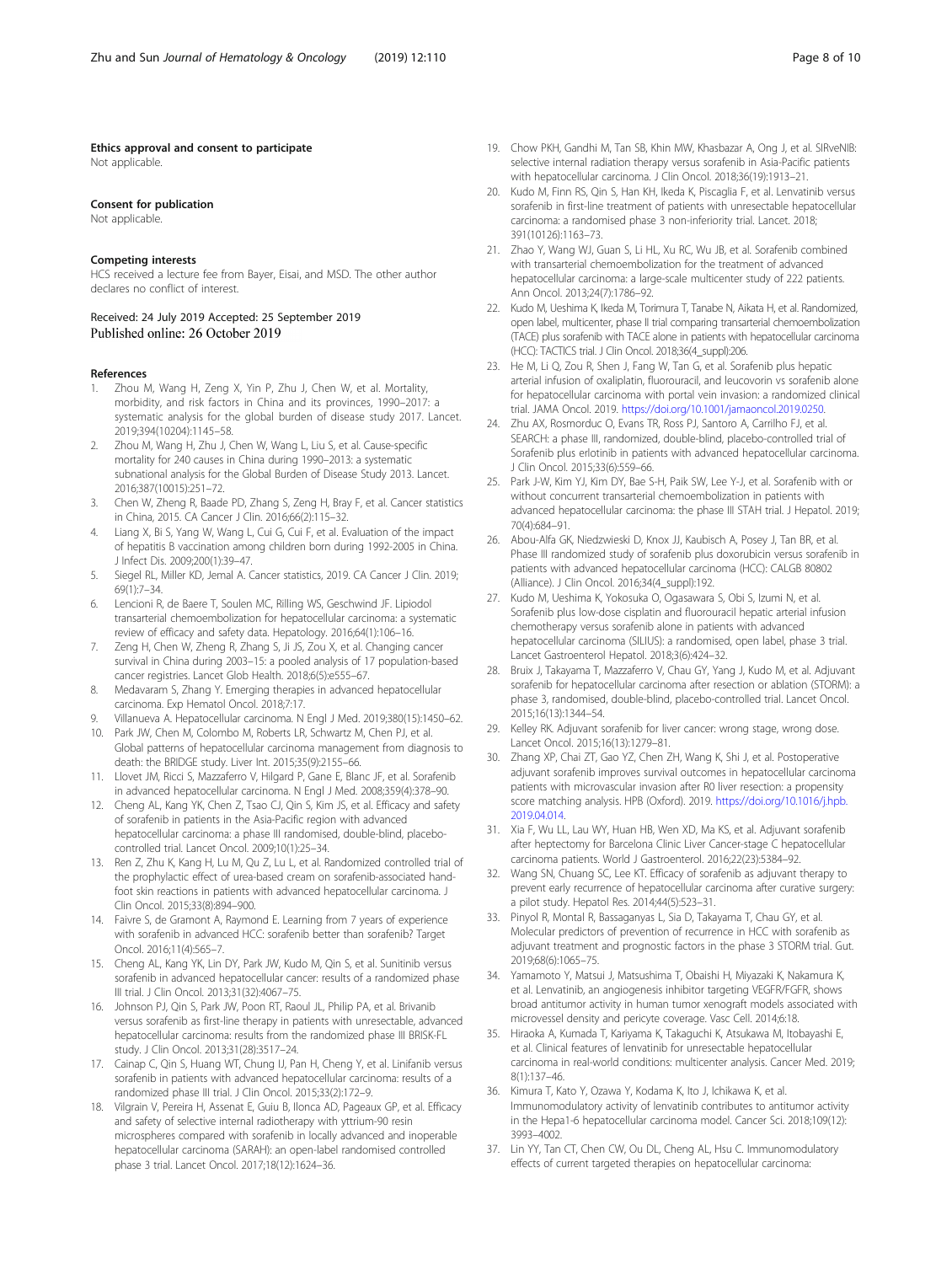<span id="page-8-0"></span>implication for the future of immunotherapy. Semin Liver Dis. 2018;38(4): 379–88.

- 38. Jackson R, Psarelli EE, Berhane S, Khan H, Johnson P. Impact of viral status on survival in patients receiving sorafenib for advanced hepatocellular cancer: a meta-analysis of randomized phase III trials. J Clin Oncol. 2017; 35(6):622–8.
- 39. Alsina A, Kudo M, Vogel A, Cheng A-L, Tak WY, Ryoo B-Y, et al. Subsequent anticancer medication following first-line lenvatinib: a posthoc responder analysis from the phase 3 REFLECT study in unresectable hepatocellular carcinoma. J Clin Oncol. 2019;37(4\_suppl):371.
- 40. Sung MW, Finn RS, Qin S, Han K-H, Ikeda K, Cheng A-L, et al. Association between overall survival and adverse events with lenvatinib treatment in patients with hepatocellular carcinoma (REFLECT). J Clin Oncol. 2019;37(4\_ suppl):317.
- 41. Bruix J, Qin S, Merle P, Granito A, Huang YH, Bodoky G, et al. Regorafenib for patients with hepatocellular carcinoma who progressed on sorafenib treatment (RESORCE): a randomised, double-blind, placebo-controlled, phase 3 trial. Lancet. 2017;389(10064):56–66.
- 42. Finn RS, Merle P, Granito A, Huang Y-H, Bodoky G, Pracht M, et al. Outcomes with sorafenib (SOR) followed by regorafenib (REG) or placebo (PBO) for hepatocellular carcinoma (HCC): results of the international, randomized phase 3 RESORCE trial. J Clin Oncol. 2017;35(4\_suppl):344.
- 43. Abou-Alfa GK, Meyer T, Cheng AL, El-Khoueiry AB, Rimassa L, Ryoo BY, et al. Cabozantinib in patients with advanced and progressing hepatocellular carcinoma. N Engl J Med. 2018;379(1):54–63.
- 44. Zhu AX, Park JO, Ryoo B-Y, Yen C-J, Poon R, Pastorelli D, et al. Ramucirumab versus placebo as second-line treatment in patients with advanced hepatocellular carcinoma following first-line therapy with sorafenib (REACH): a randomised, double-blind, multicentre, phase 3 trial. Lancet Oncol. 2015; 16(7):859–70.
- 45. Zhu AX, Kang Y-K, Yen C-J, Finn RS, Galle PR, Llovet JM, et al. Ramucirumab after sorafenib in patients with advanced hepatocellular carcinoma and increased α-fetoprotein concentrations (REACH-2): a randomised, doubleblind, placebo-controlled, phase 3 trial. Lancet Oncol. 2019;20(2):282–96.
- 46. El-Khoueiry AB, Sangro B, Yau T, Crocenzi TS, Kudo M, Hsu C, et al. Nivolumab in patients with advanced hepatocellular carcinoma (CheckMate 040): an open-label, non-comparative, phase 1/2 dose escalation and expansion trial. Lancet. 2017;389(10088):2492–502.
- 47. Zhu AX, Finn RS, Edeline J, Cattan S, Ogasawara S, Palmer D, et al. Pembrolizumab in patients with advanced hepatocellular carcinoma previously treated with sorafenib (KEYNOTE-224): a non-randomised, openlabel phase 2 trial. Lancet Oncol. 2018;19(7):940–52.
- 48. Crocenzi TS, El-Khoueiry AB, Yau TC, Melero I, Sangro B, Kudo M, et al. Nivolumab (nivo) in sorafenib (sor)-naive and -experienced pts with advanced hepatocellular carcinoma (HCC): CheckMate 040 study. J Clin Oncol. 2017;35(15\_suppl):4013.
- 49. Finn RS, Ryoo B-Y, Merle P, Kudo M, Bouattour M, Lim H-Y, et al. Results of KEYNOTE-240: phase 3 study of pembrolizumab (Pembro) vs best supportive care (BSC) for second line therapy in advanced hepatocellular carcinoma (HCC). J Clin Oncol. 2019;37(15\_suppl):4004.
- 50. Bristol-Myers Squibb Announces Results from CheckMate −459 Study Evaluating Opdivo (nivolumab) as a First-Line Treatment for Patients with Unresectable Hepatocellular Carcinoma. [https://news.bms.com/press](https://news.bms.com/press-release/bmy/bristol-myers-squibb-announces-results-checkmate-459-study-evaluating-opdivo-nivol)[release/bmy/bristol-myers-squibb-announces-results-checkmate-459-study](https://news.bms.com/press-release/bmy/bristol-myers-squibb-announces-results-checkmate-459-study-evaluating-opdivo-nivol)[evaluating-opdivo-nivol.](https://news.bms.com/press-release/bmy/bristol-myers-squibb-announces-results-checkmate-459-study-evaluating-opdivo-nivol) Accessed 24 June 2019.
- 51. Qin S-K, Ren Z-G, Meng Z-Q, Chen Z-D, Chai X-L, Xiong J-P, et al. LBA27 a randomized multicentered phase II study to evaluate SHR-1210 (PD-1 antibody) in subjects with advanced hepatocellular carcinoma (HCC) who failed or intolerable to prior systemic treatment. Ann Oncol. 2018;29(suppl\_ 8):mdy424.029.
- 52. Teng Y, Guo R, Sun J, Jiang Y, Liu Y. Reactive capillary hemangiomas induced by camrelizumab (SHR-1210), an anti-PD-1 agent. Acta Oncol. 2019; 58(3):388–9.
- 53. Fang W, Yang Y, Ma Y, Hong S, Lin L, He X, et al. Camrelizumab (SHR-1210) alone or in combination with gemcitabine plus cisplatin for nasopharyngeal carcinoma: results from two single-arm, phase 1 trials. Lancet Oncol. 2018; 19(10):1338–50.
- 54. Xu J, Zhang Y, Jia R, Yue C, Chang L, Liu R, et al. Anti-PD-1 antibody SHR-1210 combined with apatinib for advanced hepatocellular carcinoma, gastric, or esophagogastric junction cancer: an open-label, dose escalation and expansion study. Clin Cancer Res. 2019;25(2):515–23.
- 55. Wang DY, Salem JE, Cohen JV, Chandra S, Menzer C, Ye F, et al. Fatal toxic effects associated with immune checkpoint inhibitors: a systematic review and meta-analysis. JAMA Oncol. 2018;4(12):1721–8.
- 56. Jennings JJ, Mandaliya R, Nakshabandi A, Lewis JH. Hepatotoxicity induced by immune checkpoint inhibitors: a comprehensive review including current and alternative management strategies. Expert Opin Drug Metab Toxicol. 2019;15(3):231–44.
- 57. Zehir A, Benayed R, Shah RH, Syed A, Middha S, Kim HR, et al. Mutational landscape of metastatic cancer revealed from prospective clinical sequencing of 10,000 patients. Nat Med. 2017;23(6):703–13.
- 58. Zhu XD, Zhang JB, Zhuang PY, Zhu HG, Zhang W, Xiong YQ, et al. High expression of macrophage colony-stimulating factor in peritumoral liver tissue is associated with poor survival after curative resection of hepatocellular carcinoma. J Clin Oncol. 2008;26(16):2707–16.
- 59. Ao JY, Zhu XD, Chai ZT, Cai H, Zhang YY, Zhang KZ, et al. Colonystimulating factor 1 receptor blockade inhibits tumor growth by altering the polarization of tumor-associated macrophages in hepatocellular carcinoma. Mol Cancer Ther. 2017;16(8):1544–54.
- 60. Zhang W, Zhu XD, Sun HC, Xiong YQ, Zhuang PY, Xu HX, et al. Depletion of tumor-associated macrophages enhances the effect of sorafenib in metastatic liver cancer models by antimetastatic and antiangiogenic effects. Clin Cancer Res. 2010;16(13):3420–30.
- 61. Liu X, Kwon H, Li Z, Fu YX. Is CD47 an innate immune checkpoint for tumor evasion? J Hematol Oncol. 2017;10(1):12.
- 62. Advani R, Flinn I, Popplewell L, Forero A, Bartlett NL, Ghosh N, et al. CD47 blockade by Hu5F9-G4 and rituximab in non-Hodgkin's lymphoma. N Engl J Med. 2018;379(18):1711–21.
- 63. Xiao Z, Chung H, Banan B, Manning PT, Ott KC, Lin S, et al. Antibody mediated therapy targeting CD47 inhibits tumor progression of hepatocellular carcinoma. Cancer Lett. 2015;360(2):302–9.
- 64. Lo J, Lau EY, Ching RH, Cheng BY, Ma MK, Ng IO, et al. Nuclear factor kappa B-mediated CD47 up-regulation promotes sorafenib resistance and its blockade synergizes the effect of sorafenib in hepatocellular carcinoma in mice. Hepatology. 2015;62(2):534–45.
- 65. Yau T, Kang Y-K, Kim T-Y, El-Khoueiry AB, Santoro A, Sangro B, et al. Nivolumab (NIVO) + ipilimumab (IPI) combination therapy in patients (pts) with advanced hepatocellular carcinoma (aHCC): results from CheckMate 040. J Clin Oncol. 2019;37(15\_suppl):4012.
- 66. Myint ZW, Goel G. Role of modern immunotherapy in gastrointestinal malignancies: a review of current clinical progress. J Hematol Oncol. 2017; 10(1):86.
- 67. Anderson AC, Joller N, Kuchroo VK. Lag-3, Tim-3, and TIGIT: co-inhibitory receptors with specialized functions in immune regulation. Immunity. 2016; 44(5):989–1004.
- 68. Liu F, Liu Y, Chen Z. Tim-3 expression and its role in hepatocellular carcinoma. J Hematol Oncol. 2018;11(1):126.
- 69. Marin-Acevedo JA, Dholaria B, Soyano AE, Knutson KL, Chumsri S, Lou Y. Next generation of immune checkpoint therapy in cancer: new developments and challenges. J Hematol Oncol. 2018;11(1):39.
- 70. Sawey ET, Chanrion M, Cai C, Wu G, Zhang J, Zender L, et al. Identification of a therapeutic strategy targeting amplified FGF19 in liver cancer by Oncogenomic screening. Cancer Cell. 2011;19(3):347–58.
- 71. Kang HJ, Haq F, Sung CO, Choi J, Hong SM, Eo SH, et al. Characterization of hepatocellular carcinoma patients with FGF19 amplification assessed by fluorescence in situ hybridization: a large cohort study. Liver Cancer. 2019; 8(1):12–23.
- 72. Kim R, Yoon J-H, Lim HY, Zhu A, Park J-W, Faivre S, et al. 365O phase 1 safety and clinical activity of BLU-554 in advanced hepatocellular carcinoma (HCC). Ann Oncol. 2017;28(suppl\_5). [https://doi.org/10.1093/annonc/](https://doi.org/10.1093/annonc/mdx367) [mdx367.](https://doi.org/10.1093/annonc/mdx367)
- 73. Xiong YQ, Sun HC, Zhang W, Zhu XD, Zhuang PY, Zhang JB, et al. Human hepatocellular carcinoma tumor-derived endothelial cells manifest increased angiogenesis capability and drug resistance compared with normal endothelial cells. Clin Cancer Res. 2009;15(15):4838–46.
- 74. Duffy AG, Ma C, Ulahannan SV, Rahma OE, Makarova-Rusher O, Cao L, et al. Phase I and preliminary phase II study of TRC105 in combination with sorafenib in hepatocellular carcinoma. Clin Cancer Res. 2017;23(16):4633–41.
- 75. Raghav KPS, Lee RT, Paluri RK, Mody K, Simpson B, Adams BJ, et al. An open-label phase Ib/2 trial of TRC105 plus sorafenib in patients with advanced/metastatic hepatocellular carcinoma (HCC) (NCT01806064). J Clin Oncol. 2019;37(4\_suppl):268.